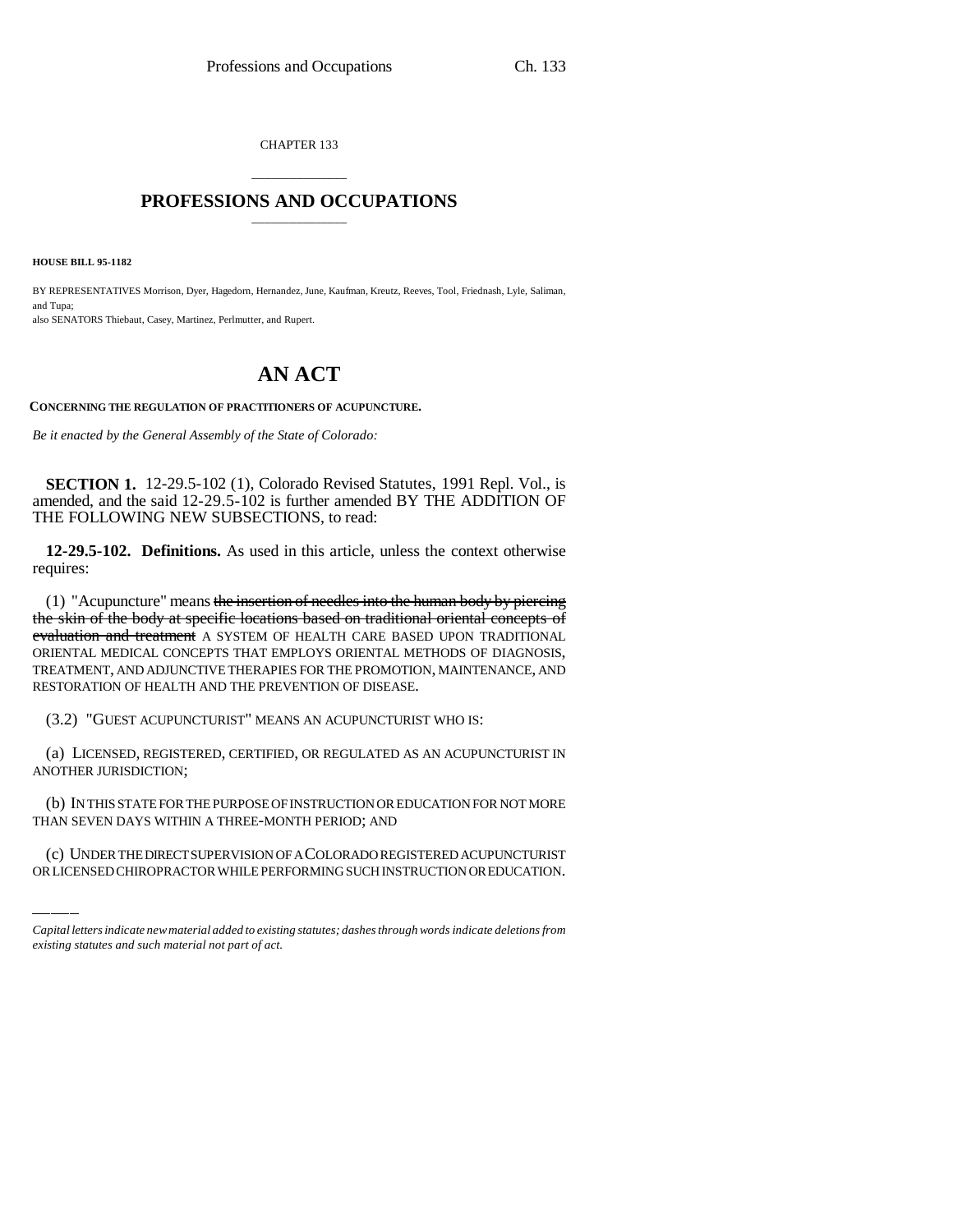(3.5) "PRACTICE OF ACUPUNCTURE" MEANS THE INSERTION AND REMOVAL OF ACUPUNCTURE NEEDLES, THE APPLICATION OF HEAT THERAPIES TO SPECIFIC AREAS OF THE HUMAN BODY, AND TRADITIONAL ORIENTAL ADJUNCTIVE THERAPIES. TRADITIONAL ORIENTAL ADJUNCTIVE THERAPIES WITHIN THE SCOPE OF ACUPUNCTURE MAY INCLUDE MANUAL, MECHANICAL, THERMAL, ELECTRICAL, AND ELECTROMAGNETIC TREATMENT, THE RECOMMENDATION OF ORIENTAL THERAPEUTIC EXERCISES, AND, SUBJECT TO FEDERAL LAW, THE RECOMMENDATION OF HERBS AND DIETARY GUIDELINES. THE "PRACTICE OF ACUPUNCTURE" SHALL BE DEFINED BY TRADITIONAL ORIENTAL MEDICAL CONCEPTS AND SHALL NOT INCLUDE THE UTILIZATION OF WESTERN MEDICAL DIAGNOSTIC TESTS AND PROCEDURES, SUCH AS MAGNETIC RESONANCE IMAGING, RADIOGRAPHS (X-RAYS), COMPUTERIZED TOMOGRAPHY SCANS, AND ULTRASOUND. "PRACTICE OF ACUPUNCTURE" DOES NOT MEAN:

(a) OSTEOPATHIC MEDICINE AND OSTEOPATHIC MANIPULATIVE TREATMENT;

(b) "CHIROPRACTIC" OR "CHIROPRACTIC ADJUSTMENT" AS DEFINED IN SECTION 12-33-102 OR THERAPIES ALLOWED AS PART OF THE PRACTICE OF CHIROPRACTIC OR CHIROPRACTIC ADJUSTMENT;

(c) PHYSICAL THERAPY AS DEFINED IN SECTION 12-41-103 OR THERAPIES ALLOWED AS PART OF THE PRACTICE OF PHYSICAL THERAPY.

**SECTION 2.** 12-29.5-103 (1) (g), Colorado Revised Statutes, 1991 Repl. Vol., as amended, is amended, and the said 12-29.5-103 (1) is further amended BY THE ADDITION OF A NEW PARAGRAPH, to read:

**12-29.5-103. Mandatory disclosure of information to patients - retention of records of disclosure.** (1) Every acupuncturist shall provide the following information in writing to each patient during the initial patient contact:

(g) A statement indicating that the practice of acupuncture is regulated by the department of regulatory agencies and the address and phone number of the director of the division of registrations in the department of regulatory agencies; AND

(h) A STATEMENT INDICATING THE ACUPUNCTURIST'S TRAINING AND EXPERIENCE IN THE RECOMMENDATION AND APPLICATION OF ADJUNCTIVE THERAPIES AND HERBS AS DEFINED BY TRADITIONAL ORIENTAL MEDICAL CONCEPTS.

**SECTION 3.** 12-29.5-104, Colorado Revised Statutes, 1991 Repl. Vol., as amended, is amended BY THE ADDITION OF A NEW SUBSECTION to read:

**12-29.5-104. Requirement for registration with the division of registrations - annual fee - required disclosures.** (6) AS A CONDITION OF REGISTRATION, EVERY ACUPUNCTURIST SHALL PURCHASE AND MAINTAIN COMMERCIAL PROFESSIONAL LIABILITY INSURANCE WITH AN INSURANCE COMPANY AUTHORIZED TO DO BUSINESS IN THIS STATE IN A MINIMUM INDEMNITY AMOUNT OF:

(a) FIFTY THOUSAND DOLLARS PER INCIDENT AND FIFTY THOUSAND DOLLARS PER YEAR, IF PRACTICING AS A SOLE PROPRIETOR OR GENERAL PARTNERSHIP;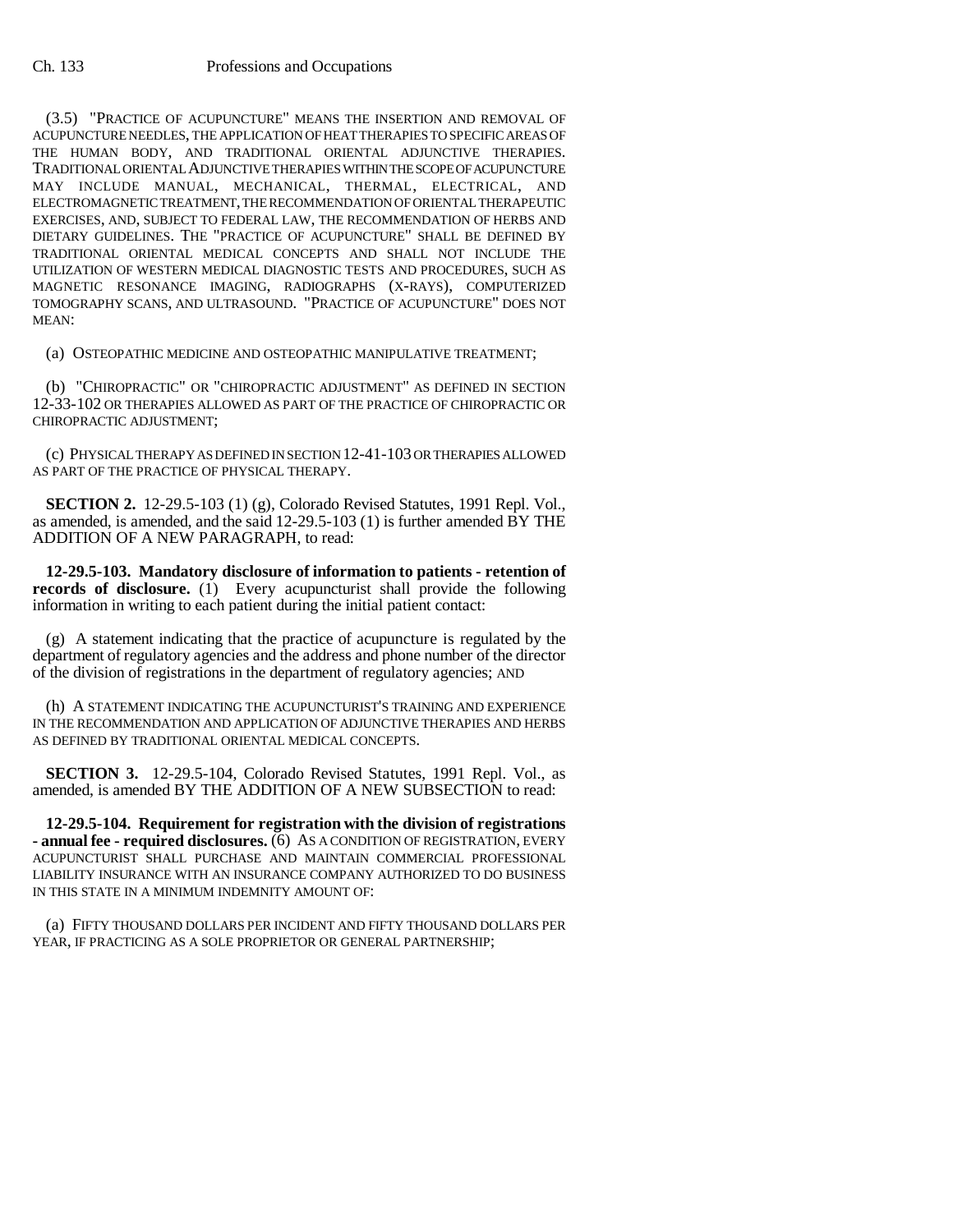(b) THREE HUNDRED THOUSAND DOLLARS PER INCIDENT AND THREE HUNDRED THOUSAND DOLLARS PER YEAR, IF PRACTICING AS A LIMITED LIABILITY COMPANY OR A CORPORATION.

**SECTION 4.** 12-29.5-105, Colorado Revised Statutes, 1991 Repl. Vol., as amended, is amended to read:

**12-29.5-105. Unlawful acts - exceptions.** (1) NOTHING IN THIS ARTICLE SHALL INTERFERE WITH, OR BE INTERPRETED TO INTERFERE WITH OR PREVENT, ANY OTHER LICENSED HEALTH CARE PROFESSIONAL FROM PRACTICING WITHIN THE SCOPE OF HIS OR HER PRACTICE, AS DEFINED IN THIS TITLE.

 $(1)$  (1.5) (a) It shall be IS unlawful for any acupuncturist PERSON to practice acupuncture without a valid and current registration on file with the division of registrations, unless the acupuncturist is practicing pursuant to section 12-36-106 (3) (1) or  $\theta$  unless HAS MET the requirements of subsection (2) of this section. have been met.

(b) IT IS UNLAWFUL FOR ANY PERSON TO:

(I) ENGAGE IN THE PRACTICE OF ACUPUNCTURE WITHOUT BEING REGISTERED; OR

(II) USE THE TITLE "REGISTERED ACUPUNCTURIST" OR "DIPLOMATE OF ACUPUNCTURE" OR USE THE DESIGNATION "R.Ac." OR "DIPL. Ac.", UNLESS SUCH PERSON IS PRACTICING PURSUANT TO SECTION 12-36-106 (3).

(2) Persons NOTWITHSTANDING THE PROVISIONS OF THIS SECTION TO THE CONTRARY, A PERSON in training may practice acupuncture without a valid and current registration on file with the division if such practice takes place in the course of a bona fide training program and:

(a) All acupuncture acts and services performed by such persons are performed under the direct, on-site supervision of a registered acupuncturist, who shall be responsible for all such acts and services as though the registered acupuncturist had personally performed them; and

(b) The names and current residence addresses of all of such persons have been reported to the director by or on behalf of the registered acupuncturist supervising such persons.

**SECTION 5.** 12-29.5-113, Colorado Revised Statutes, 1991 Repl. Vol., is amended to read:

**12-29.5-113. Scope of article.** The provisions of this article shall not apply to those persons who are otherwise licensed by the state of Colorado under this title if the provision of acupuncture services is within the scope of such licensure. IT IS NOT INTENDED NOR SHALL IT BE INTERPRETED THAT THE PRACTICE OF ACUPUNCTURE CONSTITUTES THE PRACTICE OF MEDICINE WITHIN THE SCOPE OF THE "COLORADO MEDICAL PRACTICE ACT", ARTICLE 36 OF THIS TITLE.

**SECTION 6.** 13-20-602 (1), (2), and (3) (b), Colorado Revised Statutes, 1987